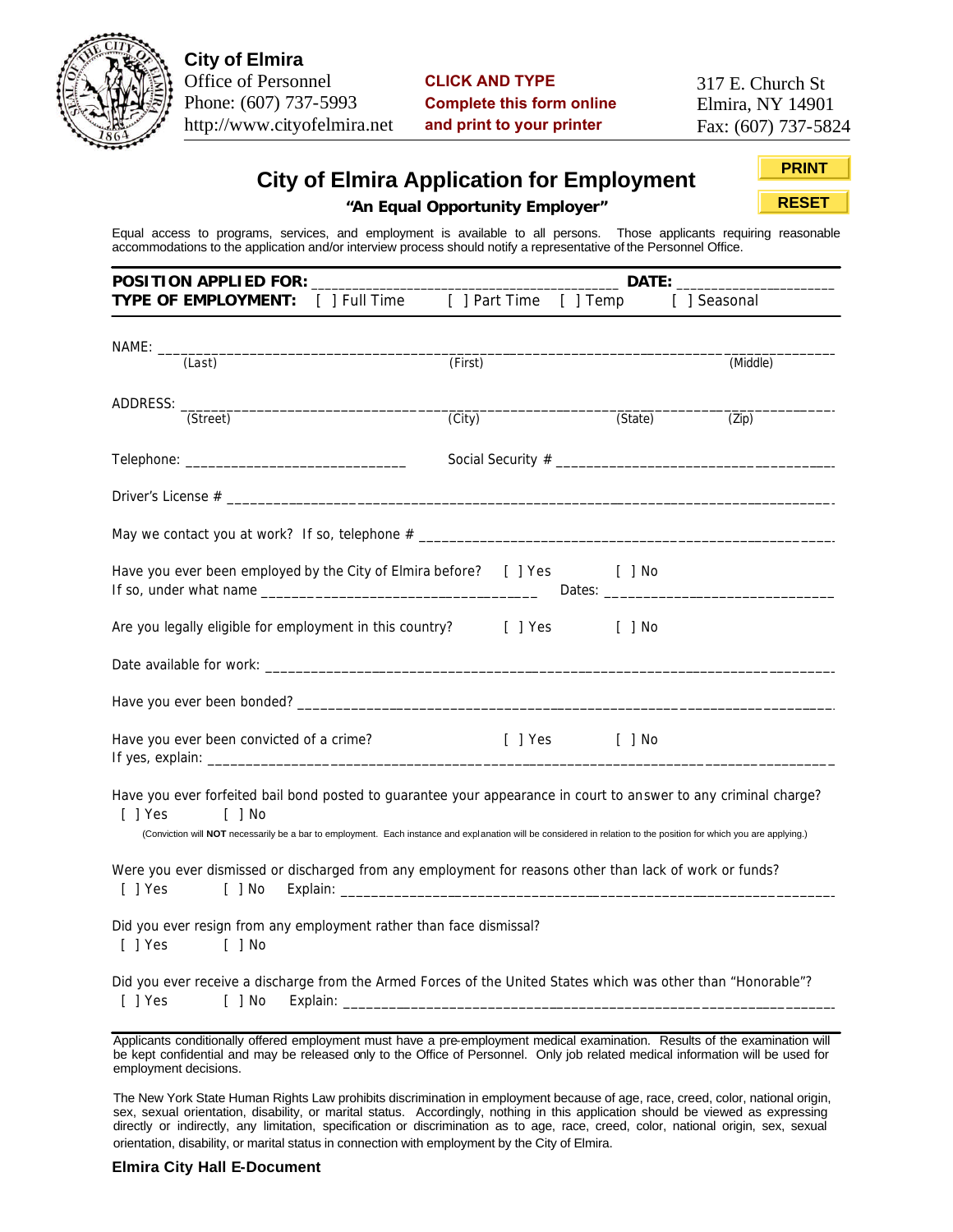# **EMPLOYMENT HISTORY**

| Provide the following information for your past and current employers, assignments or volunteer activities, starting with the most recent<br>(use additional sheets if necessary). Explain any gaps in employment in comments section below.<br>EMPLOYER   DATES EMPLOYE |             |                           |                                    |
|--------------------------------------------------------------------------------------------------------------------------------------------------------------------------------------------------------------------------------------------------------------------------|-------------|---------------------------|------------------------------------|
|                                                                                                                                                                                                                                                                          |             | DATES EMPLOYED            | SUMMARIZE THE TYPE OF WORK         |
| <b>ADDRESS</b>                                                                                                                                                                                                                                                           | <b>FROM</b> | TO                        | PERFORMED AND JOB RESPONSIBILITIES |
|                                                                                                                                                                                                                                                                          |             |                           |                                    |
| <b>JOB TITLE</b>                                                                                                                                                                                                                                                         |             | <b>HOURLY RATE/SALARY</b> |                                    |
|                                                                                                                                                                                                                                                                          |             | <b>STARTING</b>           |                                    |
| <b>IMMEDIATE SUPERVISOR AND TITLE</b>                                                                                                                                                                                                                                    | \$          | PER                       |                                    |
| <b>REASON FOR LEAVING</b>                                                                                                                                                                                                                                                |             | <b>HOURLY RATE/SALARY</b> |                                    |
|                                                                                                                                                                                                                                                                          |             | <b>FINAL</b>              |                                    |
| MAY WE CONTACT FOR REFERENCE?     YES     NO     LATER                                                                                                                                                                                                                   | \$          | PER                       |                                    |
| <b>EMPLOYER</b><br><b>TELEPHONE</b>                                                                                                                                                                                                                                      |             | DATES EMPLOYED            | SUMMARIZE THE TYPE OF WORK         |
|                                                                                                                                                                                                                                                                          | <b>FROM</b> | то                        | PERFORMED AND JOB RESPONSIBILITIES |
| <b>ADDRESS</b>                                                                                                                                                                                                                                                           |             |                           |                                    |
| <b>JOB TITLE</b>                                                                                                                                                                                                                                                         |             | HOURLY RATE/SALARY        |                                    |
|                                                                                                                                                                                                                                                                          |             | <b>STARTING</b>           |                                    |
| <b>IMMEDIATE SUPERVISOR AND TITLE</b>                                                                                                                                                                                                                                    | \$          | PER                       |                                    |
| <b>REASON FOR LEAVING</b>                                                                                                                                                                                                                                                |             | <b>HOURLY RATE/SALARY</b> |                                    |
|                                                                                                                                                                                                                                                                          |             | <b>FINAL</b>              |                                    |
| MAY WE CONTACT FOR REFERENCE? [ ] YES [ ] NO [ ] LATER                                                                                                                                                                                                                   | \$          | PER                       |                                    |
| <b>EMPLOYER</b><br><b>TELEPHONE</b>                                                                                                                                                                                                                                      |             | DATES EMPLOYED            | SUMMARIZE THE TYPE OF WORK         |
|                                                                                                                                                                                                                                                                          | <b>FROM</b> | то                        | PERFORMED AND JOB RESPONSIBILITIES |
| <b>ADDRESS</b>                                                                                                                                                                                                                                                           |             |                           |                                    |
| <b>JOB TITLE</b>                                                                                                                                                                                                                                                         |             | <b>HOURLY RATE/SALARY</b> |                                    |
|                                                                                                                                                                                                                                                                          |             | <b>STARTING</b>           |                                    |
| <b>IMMEDIATE SUPERVISOR AND TITLE</b>                                                                                                                                                                                                                                    | \$          | PER                       |                                    |
| <b>REASON FOR LEAVING</b>                                                                                                                                                                                                                                                |             | <b>HOURLY RATE/SALARY</b> |                                    |
|                                                                                                                                                                                                                                                                          |             | <b>FINAL</b>              |                                    |
| MAY WE CONTACT FOR REFERENCE? [ ] YES [ ] NO [ ] LATER                                                                                                                                                                                                                   | \$          | PER                       |                                    |
| <b>TELEPHONE</b><br><b>EMPLOYER</b>                                                                                                                                                                                                                                      |             | DATES EMPLOYED            | SUMMARIZE THE TYPE OF WORK         |
|                                                                                                                                                                                                                                                                          | <b>FROM</b> | то                        | PERFORMED AND JOB RESPONSIBILITIES |
| <b>ADDRESS</b>                                                                                                                                                                                                                                                           |             |                           |                                    |
| <b>JOB TITLE</b>                                                                                                                                                                                                                                                         |             | <b>HOURLY RATE/SALARY</b> |                                    |
|                                                                                                                                                                                                                                                                          |             | <b>STARTING</b>           |                                    |
| <b>IMMEDIATE SUPERVISOR AND TITLE</b>                                                                                                                                                                                                                                    | \$          | PER                       |                                    |
| <b>REASON FOR LEAVING</b>                                                                                                                                                                                                                                                |             | <b>HOURLY RATE/SALARY</b> |                                    |
|                                                                                                                                                                                                                                                                          |             | <b>FINAL</b>              |                                    |
|                                                                                                                                                                                                                                                                          | \$          | PER                       |                                    |
| MAY WE CONTACT FOR REFERENCE? [ ] YES [ ] NO [ ] LATER                                                                                                                                                                                                                   |             |                           |                                    |

SKILLS AND QUALIFICATIONS - Summarize any special training, skills, licenses, and/or certificates that may qualify you as being able to perform job related functions in the position for which you are applying.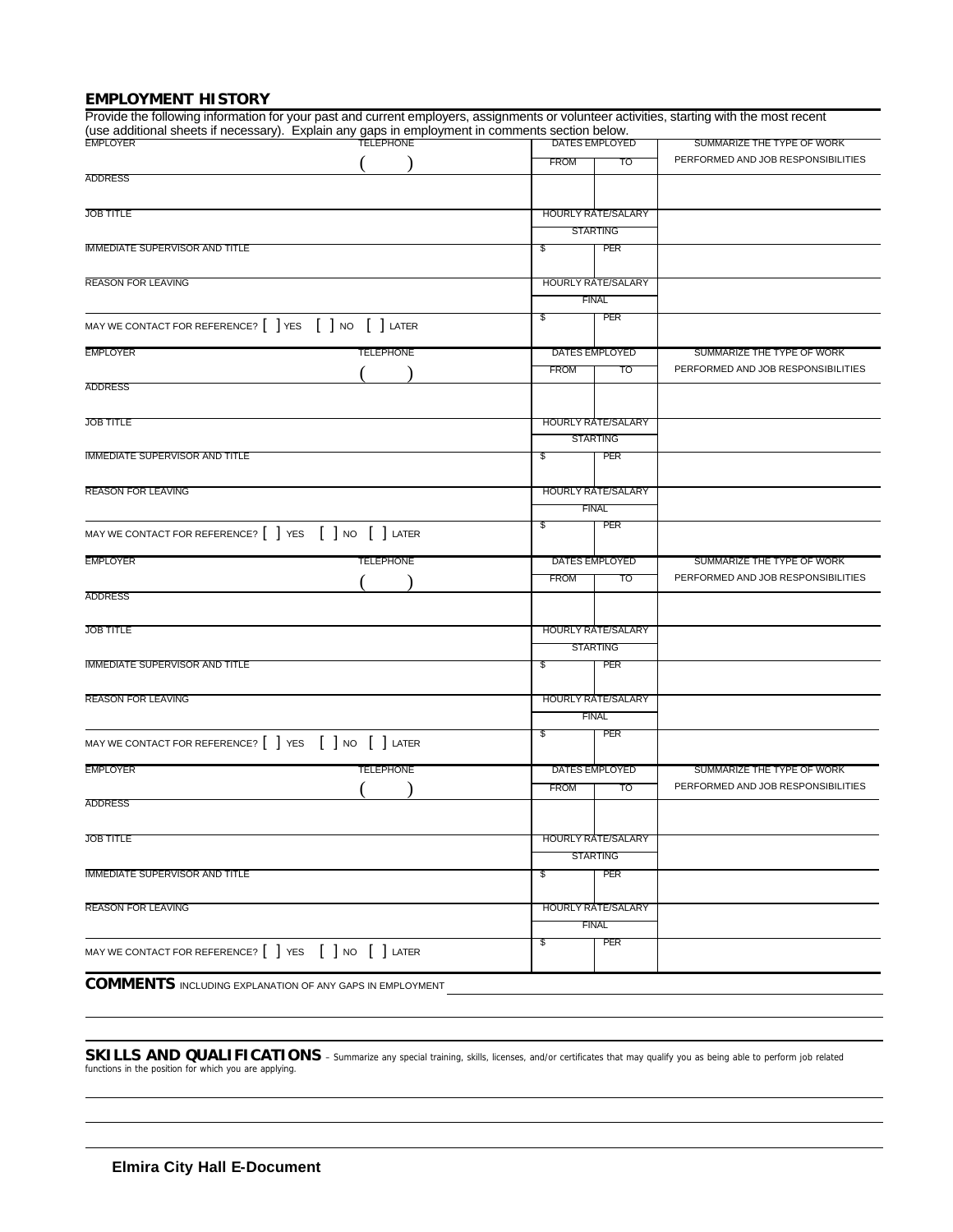#### **EDUCATIONAL BACKGROUND**

| A. List last three (3) schools attended, starting with most recent. B. List number of years completed. C. Indicate degree or diploma earned, if<br>any. D. Grade Point Average or Class Rank. E. Major field of study. F. Minor field of study (if applicable). |                                        |                                   |                                  |                    |                    |
|-----------------------------------------------------------------------------------------------------------------------------------------------------------------------------------------------------------------------------------------------------------------|----------------------------------------|-----------------------------------|----------------------------------|--------------------|--------------------|
| <b>SCHOOL</b>                                                                                                                                                                                                                                                   | <b>YEARS</b><br>В.<br><b>COMPLETED</b> | DEGREE OR<br>C.<br><b>DIPLOMA</b> | GPAOR<br>D.<br><b>CLASS RANK</b> | <b>MAJOR</b><br>Е. | <b>MINOR</b><br>F. |
|                                                                                                                                                                                                                                                                 |                                        |                                   |                                  |                    |                    |
|                                                                                                                                                                                                                                                                 |                                        |                                   |                                  |                    |                    |
|                                                                                                                                                                                                                                                                 |                                        |                                   |                                  |                    |                    |

#### **REFERENCES**

List name and telephone number of three (3) business/work references who are *not* related to you and are previous supervisors. If not applicable, list three school or personal references who are *not* related to you.

|     | NAME | RELATIONSHIP | <b>TELEPHONE</b> | <b>YEARS KNOWN</b> |
|-----|------|--------------|------------------|--------------------|
| . . |      |              |                  |                    |
| 2.  |      |              |                  |                    |
| 3.  |      |              |                  |                    |

# **ADDITIONAL INFORMATION**

List professional, trade, business, or civic organizations and any offices held. ExcLUDE MEMBERSHIPS WHICH WOULD REVEAL SEX, RACE, RELIGION,<br>NATIONAL ORIGIN, AGE, COLOR, SEXUAL ORIENTATION, DISABILITY OR ANY OTHER SIMILARL

| ORGANIZATION | OFFICES HELD |
|--------------|--------------|
|              |              |
|              |              |
|              |              |
|              |              |

List special accomplishments, publications, awards, etc. EXCLUDE INFORMATION WHICH WOULD REVEAL SEX, RACE, RELIGION, NATIONAL ORIGIN, AGE, COLOR, SEXUAL ORIENTATION, DISABILITY OR ANY OTHER SIMILARLY PROTECTED STATUS

List any additional information you would like us to consider

**Elmira City Hall E-Document**